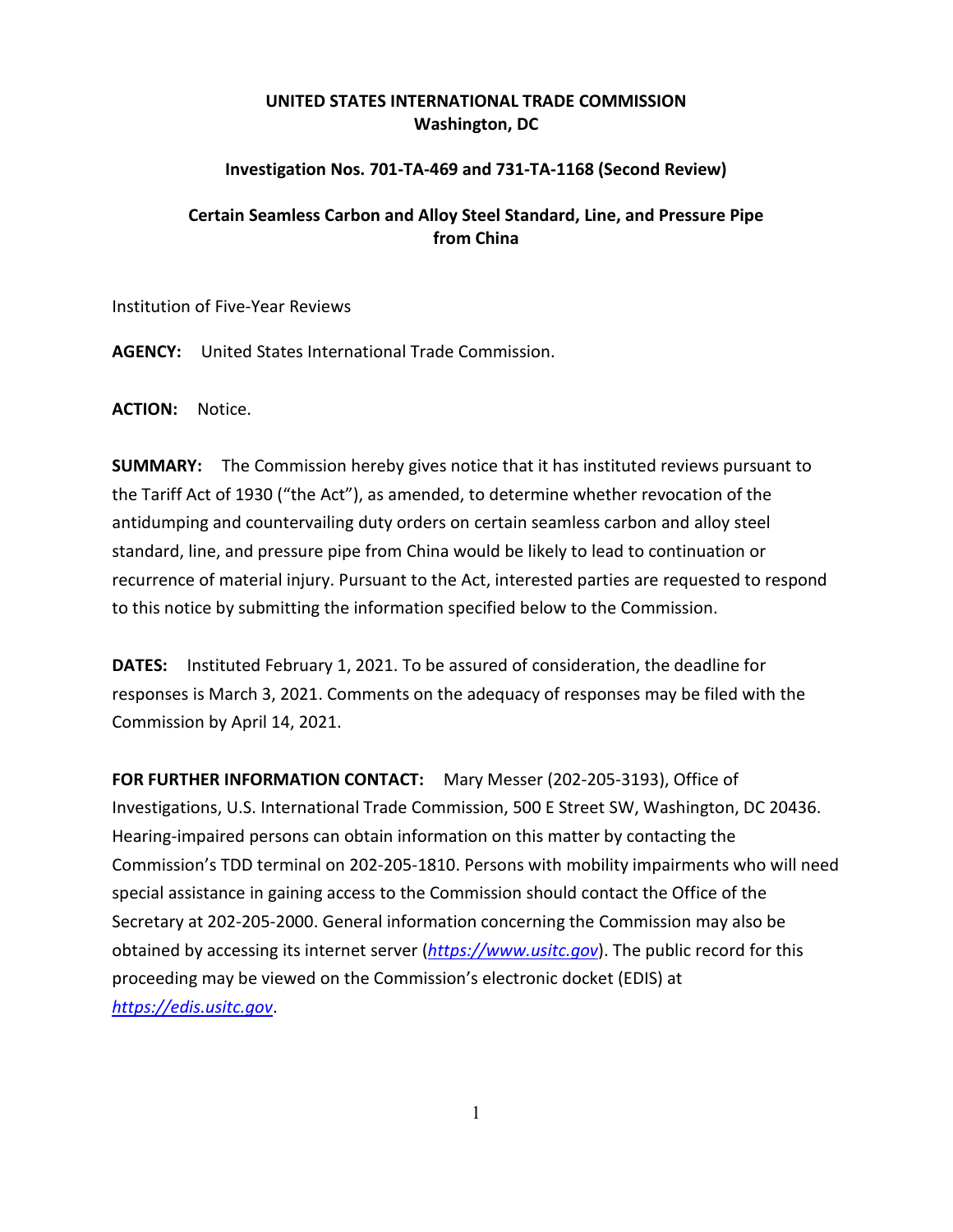## **SUPPLEMENTARY INFORMATION:**

**Background**.-- On November 10, 2010, the Department of Commerce ("Commerce") issued antidumping and countervailing duty orders on imports of certain seamless carbon and alloy steel standard, line, and pressure pipe from China (75 FR 69050–69054). Following the first five-year reviews by Commerce and the Commission, effective March 16, 2016, Commerce issued a continuation of the antidumping and countervailing duty orders on imports of certain seamless carbon and alloy steel standard, line, and pressure pipe from China (81 FR 14089). The Commission is now conducting second reviews pursuant to section  $751(c)$  of the Act, as amended (19 U.S.C. 1675(c)), to determine whether revocation of the orders would be likely to lead to continuation or recurrence of material injury to the domestic industry within a reasonably foreseeable time. Provisions concerning the conduct of this proceeding may be found in the Commission's Rules of Practice and Procedure at 19 CFR Part 201, Subparts A and B, and 19 CFR Part 207, Subparts A and F. The Commission will assess the adequacy of interested party responses to this notice of institution to determine whether to conduct full or expedited reviews. The Commission's determinations in any expedited reviews will be based on the facts available, which may include information provided in response to this notice.

**Definitions**.--The following definitions apply to these reviews:

- (1) *Subject Merchandise* is the class or kind of merchandise that is within the scope of the five-year reviews, as defined by Commerce.
- (2) The *Subject Country* in these reviews is China.
- (3) The *Domestic Like Product* is the domestically produced product or products which are like, or in the absence of like, most similar in characteristics and uses with, the *Subject Merchandise*. In its original determinations and its expedited first five-year review determinations, the Commission defined a single *Domestic Like Product* consisting of all certain seamless carbon and alloy steel standard, line, and pressure pipe less than or equal to 16 inches in outside diameter that is coextensive with Commerce's scope.
- (4) The *Domestic Industry* is the U.S. producers as a whole of the *Domestic Like Product*, or those producers whose collective output of the *Domestic Like*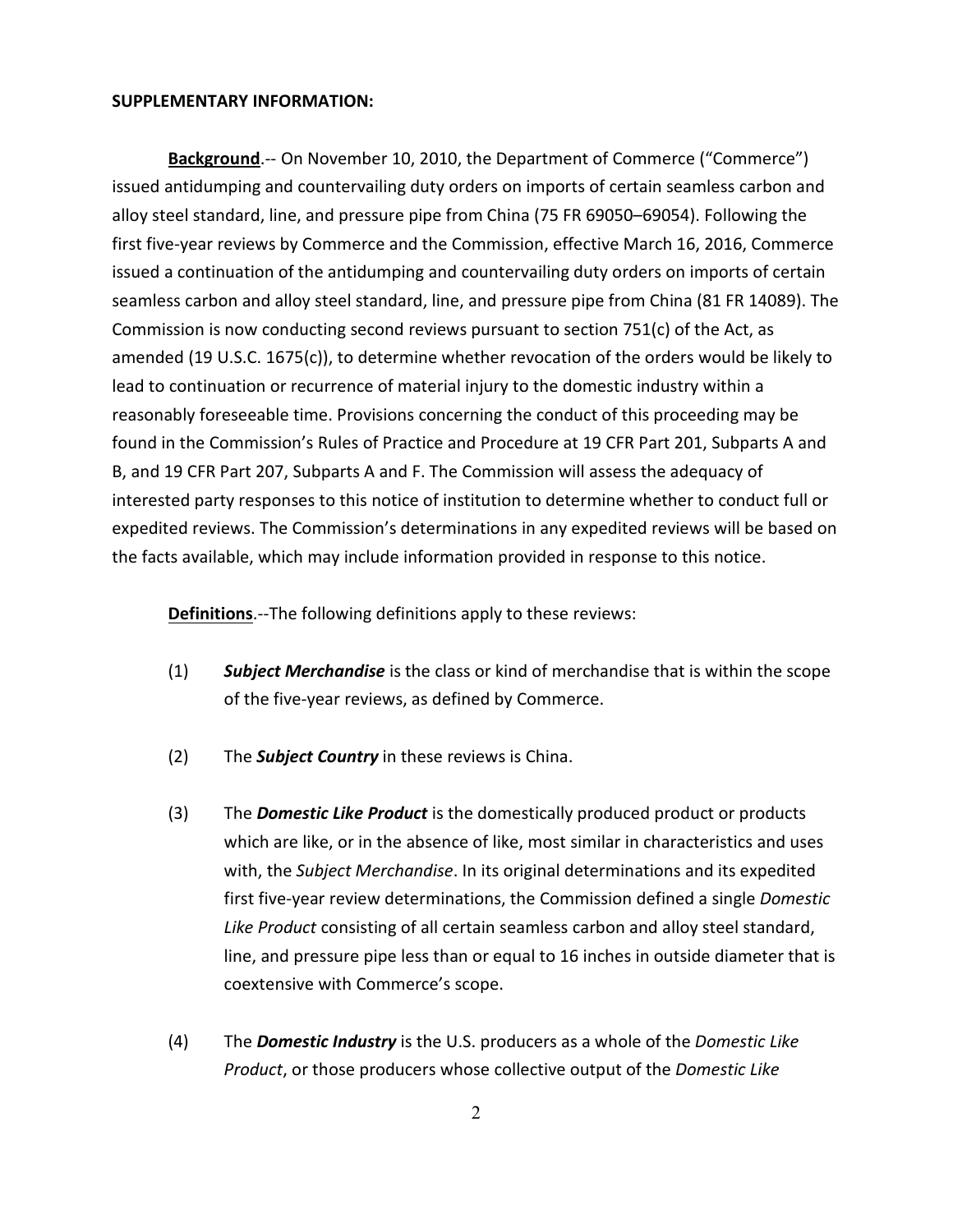*Product* constitutes a major proportion of the total domestic production of the product. In its original determinations and its expedited first five-year review determinations, the Commission defined a single *Domestic Industry* consisting of all domestic producers of certain seamless carbon and alloy steel standard, line, and pressure pipe less than or equal to 16 inches in outside diameter.

(5) An *Importer* is any person or firm engaged, either directly or through a parent company or subsidiary, in importing the *Subject Merchandise* into the United States from a foreign manufacturer or through its selling agent.

**Participation in the proceeding and public service list**.--Persons, including industrial users of the *Subject Merchandise* and, if the merchandise is sold at the retail level, representative consumer organizations, wishing to participate in the proceeding as parties must file an entry of appearance with the Secretary to the Commission, as provided in § 201.11(b)(4) of the Commission's rules, no later than 21 days after publication of this notice in the *Federal Register*. The Secretary will maintain a public service list containing the names and addresses of all persons, or their representatives, who are parties to the proceeding.

Former Commission employees who are seeking to appear in Commission five-year reviews are advised that they may appear in a review even if they participated personally and substantially in the corresponding underlying original investigation or an earlier review of the same underlying investigation. The Commission's designated agency ethics official has advised that a five-year review is not the same particular matter as the underlying original investigation, and a five-year review is not the same particular matter as an earlier review of the same underlying investigation for purposes of 18 U.S.C. 207, the post-employment statute for Federal employees, and Commission rule 201.15(b) (19 CFR 201.15(b)), 79 FR 3246 (Jan. 17, 2014), 73 FR 24609 (May 5, 2008). Consequently, former employees are not required to seek Commission approval to appear in a review under Commission rule 19 CFR 201.15, even if the corresponding underlying original investigation or an earlier review of the same underlying investigation was pending when they were Commission employees. For further ethics advice on this matter, contact Charles Smith, Office of the General Counsel, at 202-205-3408.

**Limited disclosure of business proprietary information (BPI) under an administrative protective order (APO) and APO service list**.--Pursuant to § 207.7(a) of the Commission's rules, the Secretary will make BPI submitted in this proceeding available to authorized applicants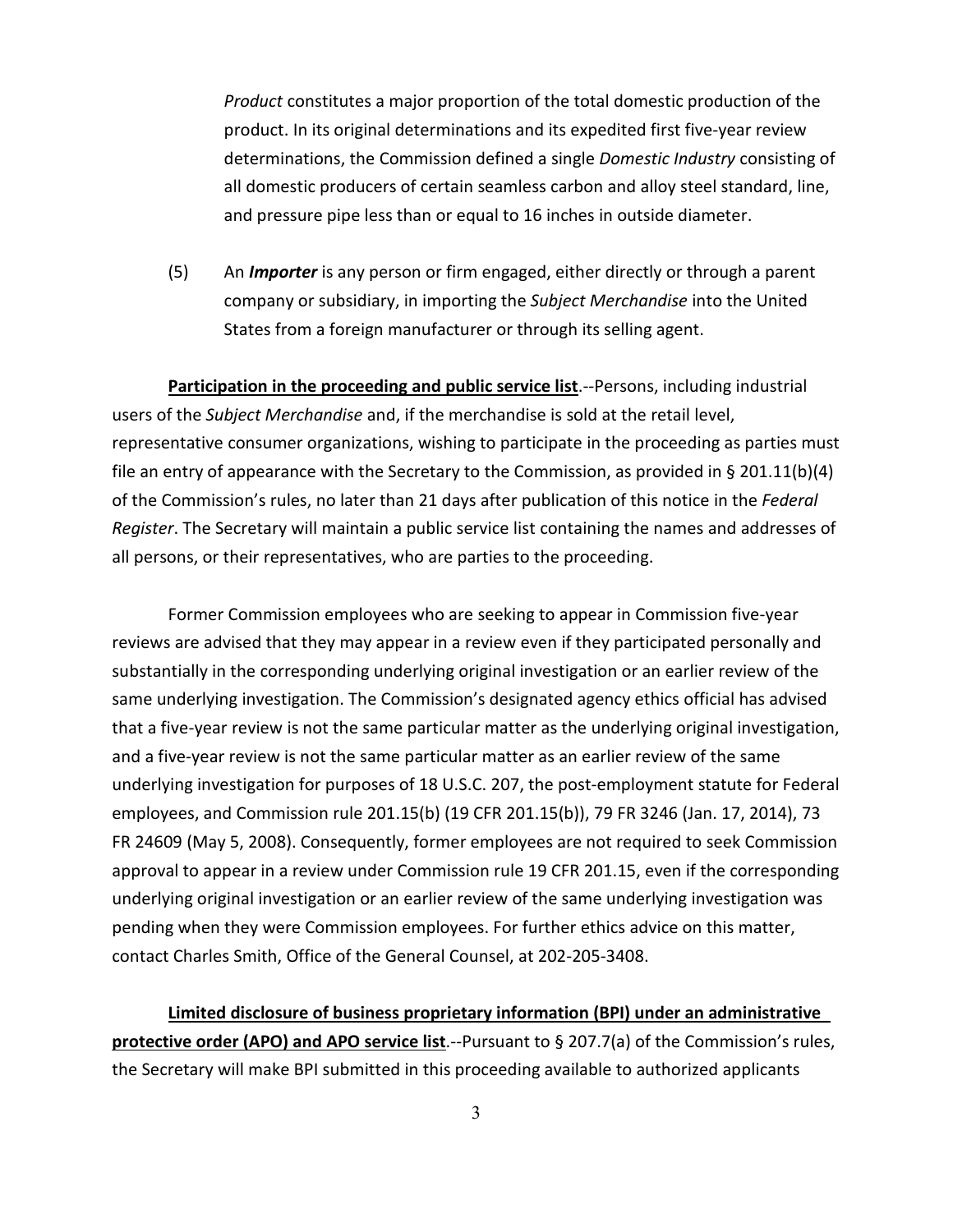under the APO issued in the proceeding, provided that the application is made no later than 21 days after publication of this notice in the *Federal Register*. Authorized applicants must represent interested parties, as defined in 19 U.S.C. 1677(9), who are parties to the proceeding. A separate service list will be maintained by the Secretary for those parties authorized to receive BPI under the APO.

**Certification**.--Pursuant to § 207.3 of the Commission's rules, any person submitting information to the Commission in connection with this proceeding must certify that the information is accurate and complete to the best of the submitter's knowledge. In making the certification, the submitter will acknowledge that information submitted in response to this request for information and throughout this proceeding or other proceeding may be disclosed to and used: (i) by the Commission, its employees and Offices, and contract personnel (a) for developing or maintaining the records of this or a related proceeding, or (b) in internal investigations, audits, reviews, and evaluations relating to the programs, personnel, and operations of the Commission including under 5 U.S.C. Appendix 3; or (ii) by U.S. government employees and contract personnel, solely for cybersecurity purposes. All contract personnel will sign appropriate nondisclosure agreements.

**Written submissions**.--Pursuant to § 207.61 of the Commission's rules, each interested party response to this notice must provide the information specified below. The deadline for filing such responses is March 3, 2021. Pursuant to § 207.62(b) of the Commission's rules, eligible parties (as specified in Commission rule 207.62(b)(1)) may also file comments concerning the adequacy of responses to the notice of institution and whether the Commission should conduct expedited or full reviews. The deadline for filing such comments is April 14, 2021. All written submissions must conform with the provisions of § 201.8 of the Commission's rules; any submissions that contain BPI must also conform with the requirements of §§ 201.6, 207.3, and 207.7 of the Commission's rules. The Commission's *Handbook on Filing Procedures*, available on the Commission's website at

[https://www.usitc.gov/documents/handbook\\_on\\_filing\\_procedures.pdf,](https://www.usitc.gov/documents/handbook_on_filing_procedures.pdf) elaborates upon the Commission's procedures with respect to filings. Also, in accordance with §§ 201.16(c) and 207.3 of the Commission's rules, each document filed by a party to the proceeding must be served on all other parties to the proceeding (as identified by either the public or APO service list as appropriate), and a certificate of service must accompany the document (if you are not a party to the proceeding you do not need to serve your response).

4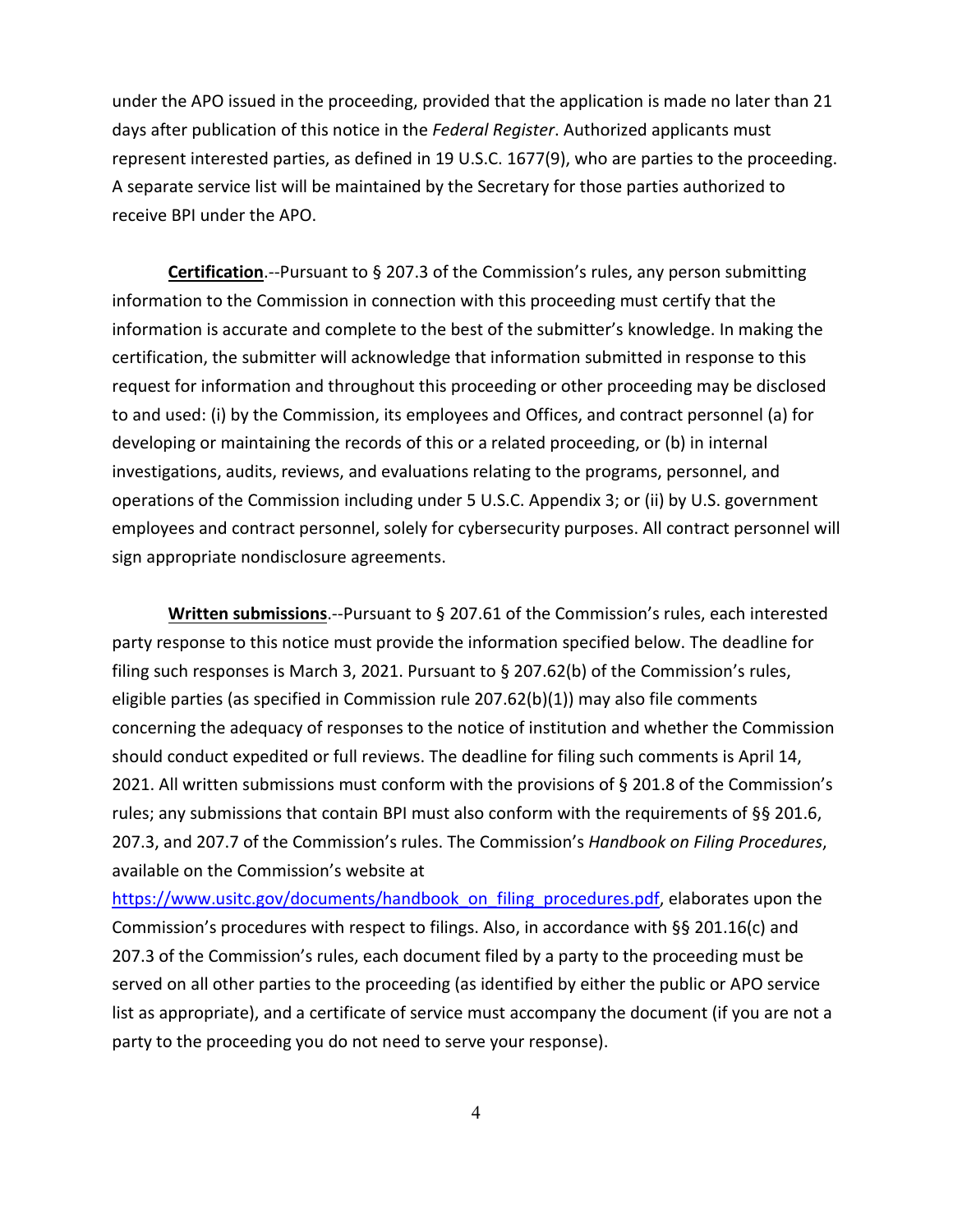Please note the Secretary's Office will accept only electronic filings at this time. Filings must be made through the Commission's Electronic Document Information System (EDIS, [https://edis.usitc.gov\)](https://edis.usitc.gov/). No in-person paper-based filings or paper copies of any electronic filings will be accepted until further notice.

No response to this request for information is required if a currently valid Office of Management and Budget ("OMB") number is not displayed; the OMB number is 3117 0016/USITC No. 21-5-481, expiration date June 30, 2023. Public reporting burden for the request is estimated to average 15 hours per response. Please send comments regarding the accuracy of this burden estimate to the Office of Investigations, U.S. International Trade Commission, 500 E Street SW, Washington, DC 20436.

**Inability to provide requested information**.--Pursuant to § 207.61(c) of the Commission's rules, any interested party that cannot furnish the information requested by this notice in the requested form and manner shall notify the Commission at the earliest possible time, provide a full explanation of why it cannot provide the requested information, and indicate alternative forms in which it can provide equivalent information. If an interested party does not provide this notification (or the Commission finds the explanation provided in the notification inadequate) and fails to provide a complete response to this notice, the Commission may take an adverse inference against the party pursuant to § 776(b) of the Act (19 U.S.C. 1677e(b)) in making its determinations in the reviews.

**INFORMATION TO BE PROVIDED IN RESPONSE TO THIS NOTICE OF INSTITUTION:** As used below, the term "firm" includes any related firms.

- (1) The name and address of your firm or entity (including World Wide Web address) and name, telephone number, fax number, and E-mail address of the certifying official.
- (2) A statement indicating whether your firm/entity is an interested party under 19 U.S.C. 1677(9) and if so, how, including whether your firm/entity is a U.S. producer of the *Domestic Like Product*, a U.S. union or worker group, a U.S. importer of the *Subject Merchandi*se, a foreign producer or exporter of the *Subject Merchandise*, a U.S. or foreign trade or business association (a majority of whose members are interested parties under the statute), or another interested party (including an explanation). If you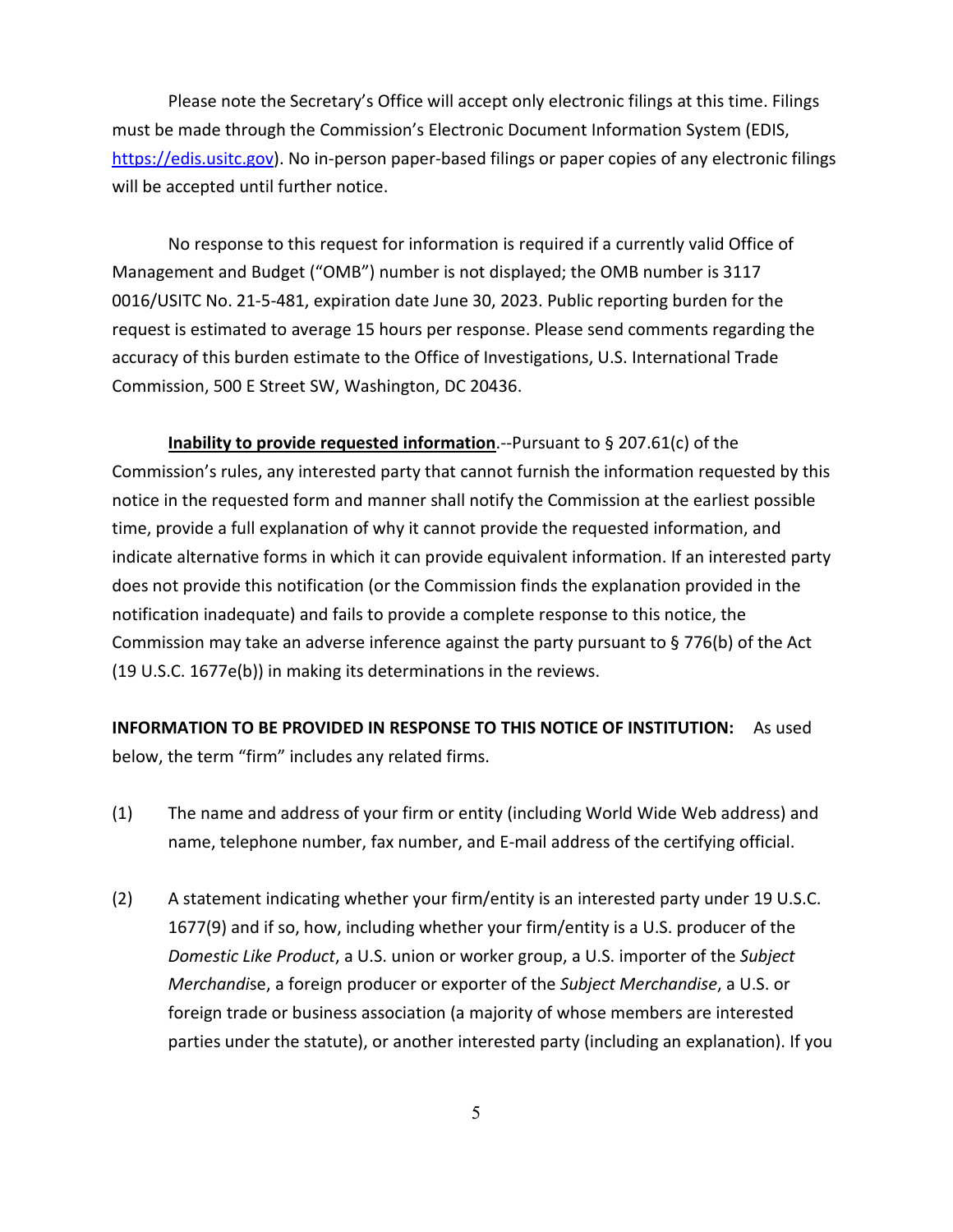are a union/worker group or trade/business association, identify the firms in which your workers are employed or which are members of your association.

- (3) A statement indicating whether your firm/entity is willing to participate in this proceeding by providing information requested by the Commission.
- (4) A statement of the likely effects of the revocation of the antidumping and countervailing duty orders on the *Domestic Industry* in general and/or your firm/entity specifically. In your response, please discuss the various factors specified in section 752(a) of the Act (19 U.S.C. 1675a(a)) including the likely volume of subject imports, likely price effects of subject imports, and likely impact of imports of *Subject Merchandise* on the *Domestic Industry*.
- (5) A list of all known and currently operating U.S. producers of the *Domestic Like Product*. Identify any known related parties and the nature of the relationship as defined in section 771(4)(B) of the Act (19 U.S.C. 1677(4)(B)).
- (6) A list of all known and currently operating U.S. importers of the *Subject Merchandise* and producers of the *Subject Merchandise* in the *Subject Country* that currently export or have exported *Subject Merchandise* to the United States or other countries after 2014.
- (7) A list of 3-5 leading purchasers in the U.S. market for the *Domestic Like Product* and the *Subject Merchandise* (including street address, World Wide Web address, and the name, telephone number, fax number, and E-mail address of a responsible official at each firm).
- (8) A list of known sources of information on national or regional prices for the *Domestic Like Product* or the *Subject Merchandise* in the U.S. or other markets.
- (9) If you are a U.S. producer of the *Domestic Like Product*, provide the following information on your firm's operations on that product during calendar year 2020, except as noted (report quantity data in short tons and value data in U.S. dollars, f.o.b. plant). If you are a union/worker group or trade/business association, provide the information,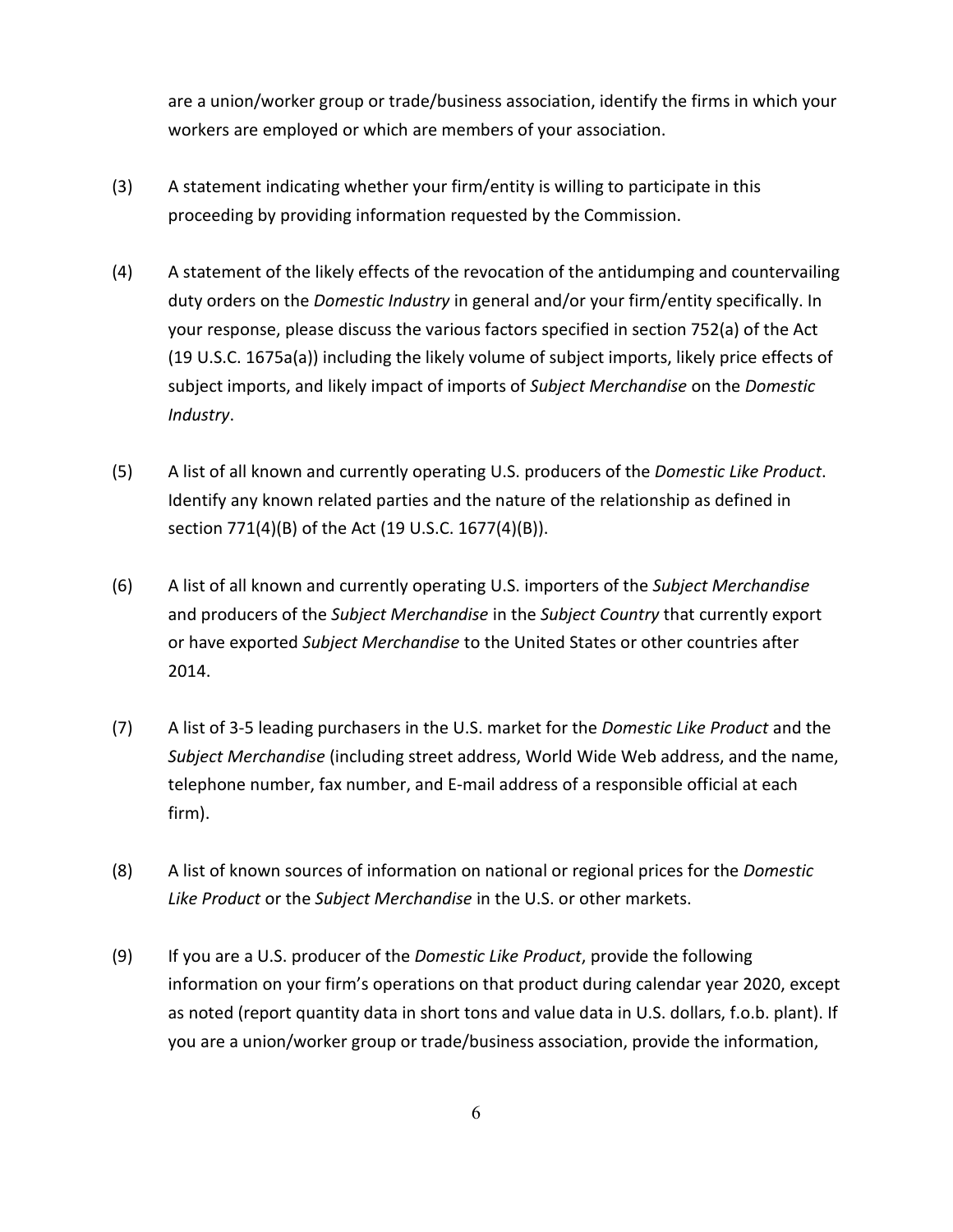on an aggregate basis, for the firms in which your workers are employed/which are members of your association.

- (a) Production (quantity) and, if known, an estimate of the percentage of total U.S. production of the *Domestic Like Product* accounted for by your firm's(s') production;
- (b) Capacity (quantity) of your firm to produce the *Domestic Like Product* (that is, the level of production that your establishment(s) could reasonably have expected to attain during the year, assuming normal operating conditions (using equipment and machinery in place and ready to operate), normal operating levels (hours per week/weeks per year), time for downtime, maintenance, repair, and cleanup, and a typical or representative product mix);
- (c) the quantity and value of U.S. commercial shipments of the *Domestic Like Product* produced in your U.S. plant(s);
- (d) the quantity and value of U.S. internal consumption/company transfers of the *Domestic Like Product* produced in your U.S. plant(s); and
- (e) the value of (i) net sales, (ii) cost of goods sold (COGS), (iii) gross profit, (iv) selling, general and administrative (SG&A) expenses, and (v) operating income of the *Domestic Like Product* produced in your U.S. plant(s) (include both U.S. and export commercial sales, internal consumption, and company transfers) for your most recently completed fiscal year (identify the date on which your fiscal year ends).
- (10) If you are a U.S. importer or a trade/business association of U.S. importers of the *Subject Merchandise* from the *Subject Country*, provide the following information on your firm's(s') operations on that product during calendar year 2020 (report quantity data in short tons and value data in U.S. dollars). If you are a trade/business association, provide the information, on an aggregate basis, for the firms which are members of your association.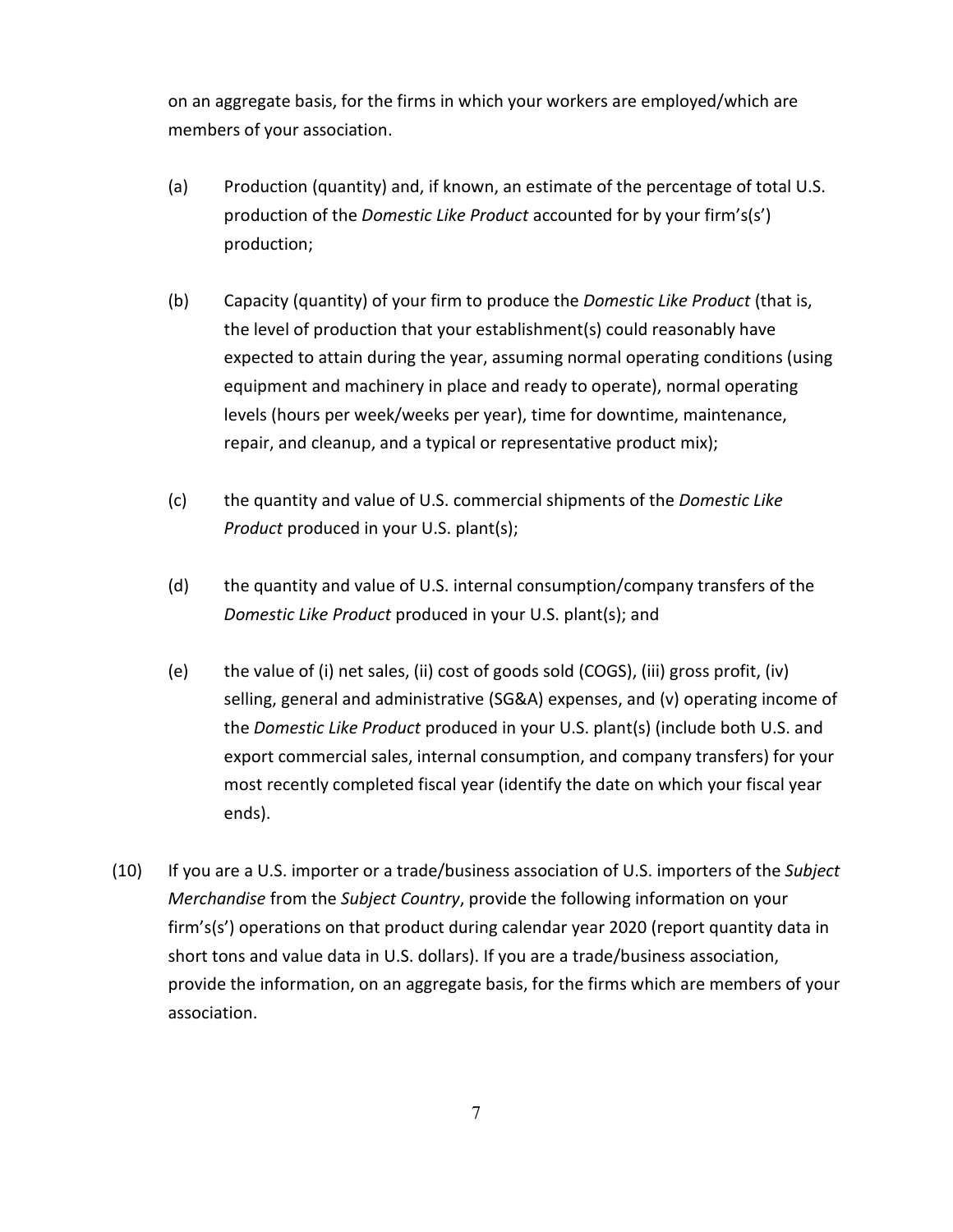- (a) The quantity and value (landed, duty-paid but not including antidumping or countervailing duties) of U.S. imports and, if known, an estimate of the percentage of total U.S. imports of *Subject Merchandise* from the *Subject Country* accounted for by your firm's(s') imports;
- (b) the quantity and value (f.o.b. U.S. port, including antidumping and/or countervailing duties) of U.S. commercial shipments of *Subject Merchandise* imported from the *Subject Country*; and
- (c) the quantity and value (f.o.b. U.S. port, including antidumping and/or countervailing duties) of U.S. internal consumption/company transfers of *Subject Merchandise* imported from the *Subject Country*.
- (11) If you are a producer, an exporter, or a trade/business association of producers or exporters of the *Subject Merchandise* in the *Subject Country*, provide the following information on your firm's(s') operations on that product during calendar year 2020 (report quantity data in short tons and value data in U.S. dollars, landed and duty-paid at the U.S. port but not including antidumping or countervailing duties). If you are a trade/business association, provide the information, on an aggregate basis, for the firms which are members of your association.
	- (a) Production (quantity) and, if known, an estimate of the percentage of total production of *Subject Merchandise* in the *Subject Country* accounted for by your firm's(s') production;
	- (b) Capacity (quantity) of your firm(s) to produce the *Subject Merchandise* in the *Subject Country* (that is, the level of production that your establishment(s) could reasonably have expected to attain during the year, assuming normal operating conditions (using equipment and machinery in place and ready to operate), normal operating levels (hours per week/weeks per year), time for downtime, maintenance, repair, and cleanup, and a typical or representative product mix); and
	- (c) the quantity and value of your firm's(s') exports to the United States of *Subject Merchandise* and, if known, an estimate of the percentage of total exports to the